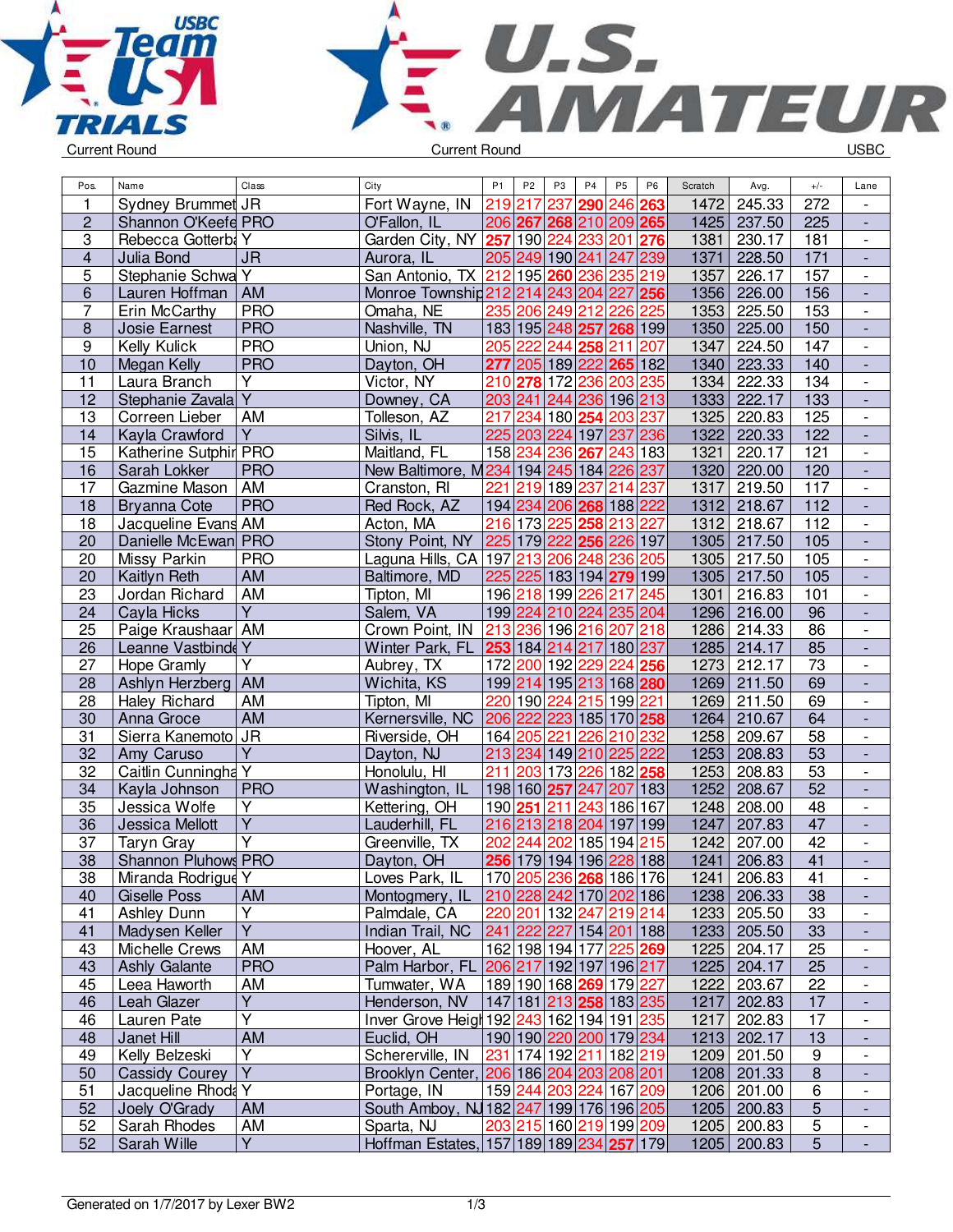



| Pos.            | Name                             | Class                         | City                                    | P <sub>1</sub> | P <sub>2</sub>  | P <sub>3</sub> | P4                                 | P <sub>5</sub> | P <sub>6</sub> | Scratch      | Avg.        | $+/-$           | Lane                                      |
|-----------------|----------------------------------|-------------------------------|-----------------------------------------|----------------|-----------------|----------------|------------------------------------|----------------|----------------|--------------|-------------|-----------------|-------------------------------------------|
| $\overline{55}$ | <b>Madison McCall</b>            | Y                             | North Myrtle Bead204                    |                | 201             |                | 172 196                            | 201            | 229            | 1203         | 200.50      | 3               |                                           |
| $\overline{56}$ | Maranda Pattison <sub>Y</sub>    |                               | Redwood Valley,                         |                |                 |                | 222 148 236 190 200 202            |                |                | 1198         | 199.67      | $\overline{-2}$ | $\overline{\phantom{a}}$                  |
| 57              | <b>Mabel Cummins</b>             | Υ                             | Elburn, IL                              | 227            |                 |                | 192 186 191                        |                | 225 173        | 1194         | 199.00      | $-6$            | $\overline{\phantom{a}}$                  |
| 58              | <b>Madison Bailey</b>            | Ÿ                             | Rocklin, CA                             |                |                 |                | 196 200 230 192 194 180            |                |                | 1192         | 198.67      | $-8$            | $\overline{\phantom{a}}$                  |
| 59              | Amanda Naujokas Y                |                               | Lake Ronkonkom 221 211                  |                |                 | 217            | 158                                | 203 181        |                | 1191         | 198.50      | -9              | $\overline{\phantom{a}}$                  |
| 60              | <b>Breanna Clemme Y</b>          |                               | Clover, SC                              |                |                 |                | 179 214 174 238 194 182            |                |                | 1181         | 196.83      | $-19$           | $\blacksquare$                            |
| 60              | Amber MacLeod                    | Y                             | Brick, NJ                               |                |                 |                | 192 202 216 156 181                |                | 234            | 1181         | 196.83      | $-19$           | $\overline{\phantom{a}}$                  |
| 62              | Angelica Anthony Y               |                               | Converse, TX                            |                |                 |                | 176 181 179 236 205 203            |                |                | 1180         | 196.67      | $-20$           | $\frac{1}{2}$                             |
| 63              | Dakotah Hazlewo                  | Y                             | Capron, IL                              |                | 165 223         |                | 212 171                            | 202 205        |                | 1178         | 196.33      | $-22$           | $\overline{\phantom{a}}$                  |
| 64              | Kalynn Carl                      | <b>PRO</b>                    | Albany, NY                              |                |                 |                | 189 258 170 190 168 202            |                |                | 1177         | 196.17      | $-23$           | $\overline{\phantom{a}}$                  |
| 65              | Megan Eaglehous                  | Y                             | Cibolo, TX                              |                |                 |                | 203 175 160 186                    | 225            | 227            | 1176         | 196.00      | $-24$           | $\overline{\phantom{a}}$                  |
| 65              | <b>Ashley Rucker</b>             | <b>PRO</b>                    | Bartlesvile, OK                         |                |                 |                | 212 196 203 238 168 159            |                |                | 1176         | 196.00      | $-24$           | $\blacksquare$                            |
| 67              | Madeleine McDuf AM               |                               | Katy, TX                                |                | 155 232 174 222 |                |                                    |                | 226 166        | 1175         | 195.83      | $-25$           | $\overline{\phantom{a}}$                  |
| 67              | Jordan Newham                    | Y                             | Aurora, IL                              | 189 157        |                 |                | 176 215                            | 206            | 232            | 1175         | 195.83      | $-25$           | $\overline{\phantom{a}}$                  |
| 69              | Erica Schneider                  | AM                            | Smithtown, NY                           |                |                 |                | 214 196 156 200                    | 191 216        |                | 1173         | 195.50      | $-27$           | $\overline{\phantom{a}}$                  |
| 70              | Hannah Forton                    | Ÿ                             | Macomb, MI                              |                |                 |                | 183 225 199 198 181 181            |                |                | 1167         | 194.50      | $-33$           | $\blacksquare$                            |
| 70              | <b>Taylor Sturm</b>              | $\overline{\mathsf{Y}}$       | Massillon, OH                           |                | 204 136 232     |                | 186 245 164                        |                |                | 1167         | 194.50      | $-33$           | $\overline{\phantom{a}}$                  |
| $\overline{72}$ | Kelsi Anderson                   | $\overline{\mathsf{Y}}$       | San Antonio, TX                         |                |                 |                | 216 180 148 227                    | 182 202        |                | 1155         | 192.50      | $-45$           | $\Box$                                    |
| 73              | <b>Brittany Kolatzny</b>         | AM                            | San Diego, CA                           |                | 213 167 177     |                | 188 218 191                        |                |                | 1154         | 192.33      | $-46$           | $\overline{\phantom{a}}$                  |
| 74              | Kayla Ovesny                     | Υ                             | Norman, OK                              |                |                 |                | 174 232 151 220 201 174            |                |                | 1152         | 192.00      | $-48$           | $\overline{\phantom{a}}$                  |
| 75              | Lilly Shell                      | Ÿ                             | Salem, VA                               |                | 164 163 161 181 |                |                                    | 247            | 232            | 1148         | 191.33      | $-52$           |                                           |
| 76              | Danielle August                  | $\overline{Y}$                | Milinlani, HI                           |                | 165 188 191 201 |                |                                    | 227            | 172            | 1144         | 190.67      | $-56$           | $\blacksquare$                            |
| 76              | Mia Singletary                   | $\overline{\mathsf{Y}}$       | San Francisco, 0162 191 186 194 198 213 |                |                 |                |                                    |                |                | 1144         | 190.67      | $-56$           | $\overline{\phantom{a}}$                  |
| 78              | Michaela Kelly                   | $\overline{Y}$                | Bettendorf, IA                          |                |                 |                | 213 206 170 183 189 170            |                |                | 1131         | 188.50      | $-69$           | $\overline{\phantom{a}}$                  |
| 78              | Kristen Young                    | <b>AM</b>                     | Clinton Township, 157 148 217           |                |                 |                | 179                                | 206            | 224            | 1131         | 188.50      | $-69$           | $\overline{\phantom{a}}$                  |
| 80              | Savannah Carr                    | <b>AM</b>                     | Buckeye, AZ                             |                |                 |                | 207 216 155 195 184 172            |                |                | 1129         | 188.17      | $-71$           | $\blacksquare$                            |
| 81              | Shawna Strause                   | AM                            | Tucson, AZ                              |                |                 |                | 200 159 247 146 201 175            |                |                | 1128         | 188.00      | $-72$           | $\overline{\phantom{0}}$                  |
| 82              | Lara Kurt                        | $\overline{Y}$                | Leland, NC                              |                |                 |                | 180 122 202 204 207 212            |                |                | 1127         | 187.83      | $-73$           | $\Box$                                    |
| 83              | Karsyn Lukosius                  | Y                             | Brick, NJ                               |                |                 |                | 176 149 217 181 175                |                | 225            | 1123         | 187.17      | $-77$           |                                           |
| 84              | Samantha Gainor Y                |                               | Chesterfield Town 222 187 158 184 222   |                |                 |                |                                    |                |                | 1122         | 187.00      | $-78$           | $\overline{\phantom{a}}$                  |
| 84              |                                  |                               | Huber Heights, O 157 154 167            |                |                 |                | 231                                | 193            | 149<br>220     | 1122         | 187.00      | $-78$           | $\overline{\phantom{a}}$<br>$\frac{1}{2}$ |
|                 | Haley Cummings JR<br>Adel Wahner | Y                             |                                         |                |                 |                |                                    | 211            |                | 1122         | 187.00      | $-78$           |                                           |
| 84<br>87        |                                  | Y                             | Las Cruces, NM                          |                |                 |                | 169 199 212 145<br>187 202 170 145 |                | 186<br>202     | 1117         |             |                 |                                           |
|                 | <b>Taylor Russell</b>            | $\overline{\mathsf{Y}}$       | Saltillo, MS                            |                |                 |                |                                    | 211            |                |              | 186.17      | $-83$           | $\overline{\phantom{a}}$                  |
| 88              | <b>Katie Stark</b>               |                               | Clermont, FL                            |                |                 |                | 193 189 204 164                    | 224            | 142            | 1116         | 186.00      | $-84$           | $\overline{a}$                            |
| 89              | Rakia Jenkins                    | AM<br>$\overline{\mathsf{Y}}$ | Smyrna, DE                              |                |                 |                | 229 170 149 174                    | 182            | 202            | 1106<br>1106 | 184.33      | $-94$           | $\overline{\phantom{a}}$                  |
| 89              | Melissa Sleda                    |                               | Applegate, MI                           | 171            |                 |                | 203 160 206 214 152                |                |                |              | 184.33      | $-94$           | $\Box$                                    |
| 91              | Sierra Lewis                     | Ÿ                             | Scottsboro, AL                          | 174 200        |                 |                | 213 171                            | 185 162        |                | 1105         | 184.17      | $-95$           | $\blacksquare$                            |
| $\overline{92}$ | <b>Crystal Elliott</b>           | $\overline{\mathsf{Y}}$       | Melbourne, FL                           |                |                 |                | 243 167 161 178 160 194            |                |                | 1103         | 183.83      | $-97$           | $\overline{a}$                            |
| 93              | Kasey Eaton                      | Y                             | Wyoming, MI                             |                |                 |                | 200 157 136 215 171 212            |                |                |              | 1091 181.83 | $-109$          | $\overline{\phantom{a}}$                  |
| 94              | <b>Brooke Carroll</b>            | <b>AM</b>                     | Scottsdale, AZ                          |                |                 |                | 181 170 168 215 191 165            |                |                |              | 1090 181.67 | $-110$          | $\overline{\phantom{a}}$                  |
| 95              | Danielle Jedlicki                | Y                             | M. Borro, TN                            |                |                 |                | 186 181 176 179 198 165            |                |                |              | 1085 180.83 | $-115$          | $\overline{\phantom{a}}$                  |
| 96              | Mikayla Guernsey Y               |                               | Fulton, NY                              |                |                 |                | 156 219 191 152 172 193            |                |                |              | 1083 180.50 | $-117$          |                                           |
| 97              | Saige Yamada                     | Υ                             | Kaneohe, HI                             |                |                 |                | 151 183 188 244 165 151            |                |                |              | 1082 180.33 | $-118$          | $\overline{\phantom{a}}$                  |
| 98              | April McDonnell                  | Y                             | North Las Vegas,                        |                |                 |                | 167 154 209 132 211 201            |                |                |              | 1074 179.00 | $-126$          | $\overline{\phantom{a}}$                  |
| 98              | Randi Speiler                    | AM                            | Bodfish, CA                             |                |                 |                | 188 154 166 195 196 175            |                |                | 1074         | 179.00      | $-126$          | $\overline{\phantom{a}}$                  |
| 100             | <b>Brigitte Jacobs</b>           | $\overline{Y}$                | Freeport, IL                            |                |                 |                | 190 188 160 178 147 205            |                |                |              | 1068 178.00 | $-132$          | $\Box$                                    |
| 101             | Danyn Terry                      | Y                             | Coarsegold, CA                          |                |                 |                | 215 144 196 183 148 180            |                |                |              | 1066 177.67 | $-134$          | $\blacksquare$                            |
| 102             | Bryanna Leyen                    | $\overline{Y}$                | Perry Hall, MD                          |                |                 |                | 174 225 137 171 176 182            |                |                |              | 1065 177.50 | $-135$          | $\Box$                                    |
| 103             | Lori Petty                       | AM                            | Anchorage, AK                           |                |                 |                | 130 153 188 195 212 177            |                |                |              | 1055 175.83 | $-145$          | $\overline{\phantom{a}}$                  |
| 104             | Marina Stever                    | <b>AM</b>                     | Mesa, AZ                                |                |                 |                | 180 172 177 181 166 163            |                |                |              | 1039 173.17 | $-161$          | $\overline{\phantom{a}}$                  |
| 105             | Kaitlyn Keith                    | Υ                             | Bloomingdale, IL                        |                |                 |                | 199 183 153 141 179 183            |                |                |              | 1038 173.00 | $-162$          | $\overline{\phantom{a}}$                  |
| 106             | Morgan Peacha                    | Ÿ                             | Henderson, NV                           |                |                 |                | 141   135   240   166   138   167  |                |                |              | 987 164.50  | $-213$          | $\overline{\phantom{a}}$                  |
| 107             | Toni Hansen                      | $\overline{\mathsf{Y}}$       | Anchorage, AK                           |                |                 |                | 157 165 159 185 136 182            |                |                |              | 984 164.00  | $-216$          | $\overline{\phantom{a}}$                  |
| 108             | <b>Rachel Strogin</b>            | $\overline{Y}$                | Mentor, OH                              |                |                 |                | 143 157 220 116 191 148            |                |                |              | 975 162.50  | $-225$          |                                           |